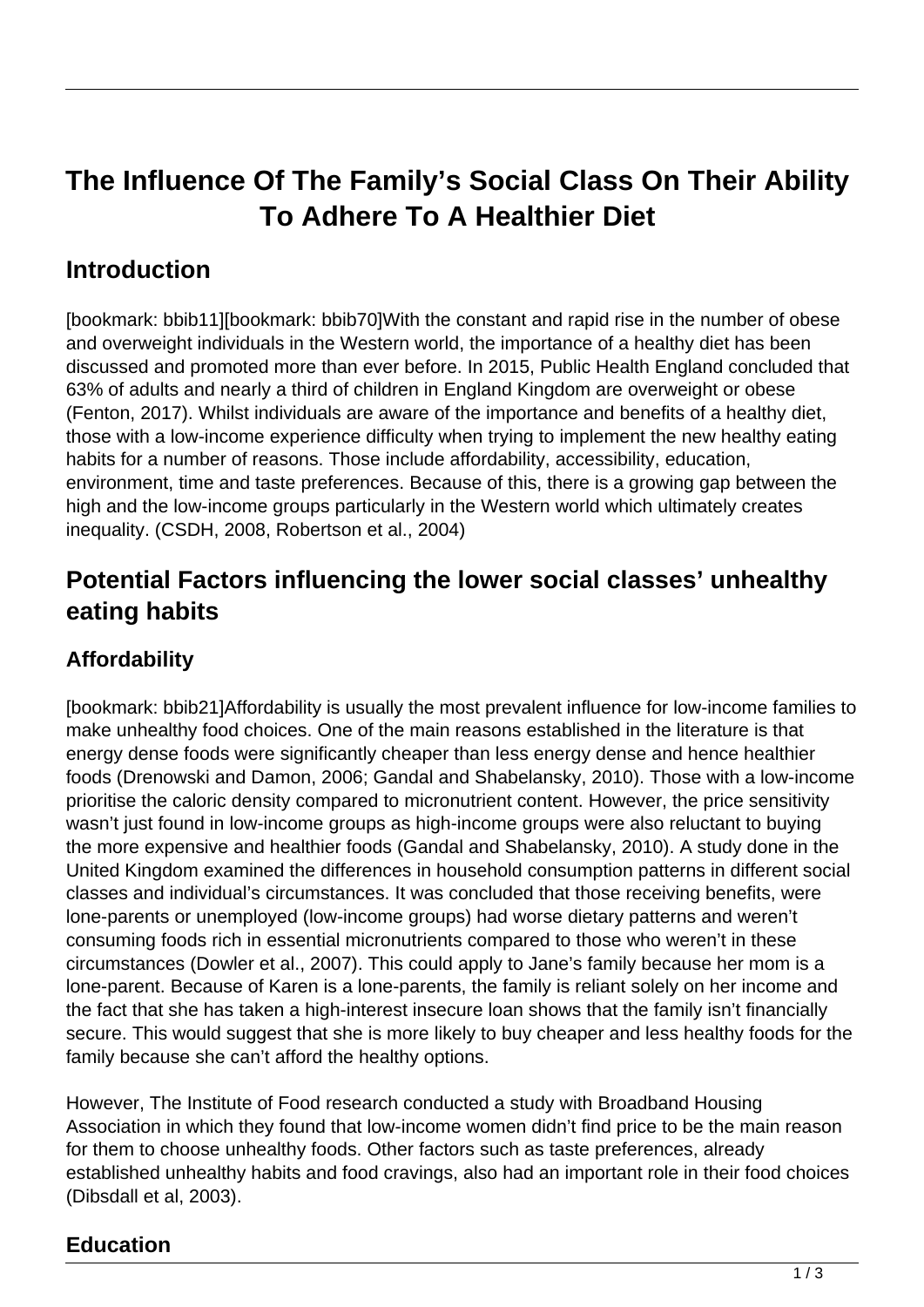Most people on low-income purchase a certain amount of fruits and vegetables and believe that their diet is healthy. Only five percent of the participants thought that they had a problem with eating healthy whereas only 18% claimed to meet the five a day recommendation for the intake of fruits and vegetables (Dibsdall et al., 2003). Furthermore, in a study conducted by the Health Educational Authority in 1989, it was concluded that there is conflicting information coming from a variety of experts when it comes to diet. The study involved 47 low-income households which were visited at home and were asked to record everything the family was consuming during two 48-hour periods during the week. This data was then used during a semi-structured interview with the respondents. Some people in the study reported that they were often confused on which foods are healthy and which aren't because of the conflicting information that they hear (Mckenzie et al, 1989). They also found that families believed their children are healthy because of the absence of illness and didn't consider a healthy diet to be a preventive measure for longterm disease. These findings suggest that education on the topic of healthy eating is lacking and should be addressed on an individual and national level. In Jane's family, both her and her mother Karen are considered obese which suggests that perhaps Karen doesn't have much knowledge about a healthy diet hence why she has problems with her weight.

#### **Accessibility**

Accessibility has been found to be another determining factor for people to consume healthier foods and exercise more regularly. In numerous studies it was found that less affluent areas didn't have as many recreational facilities where people can exercise and as many supermarkets compared to wealthier areas (Moorland et al, 2002). Moreover, the study found that people who live closer to supermarkets consumed more fruits and vegetables which could suggest that the environment a person lives plays a key role in their well-being (Sallis and Glanz, 2009). Conversely, there were also more fast-food restaurants in less affluent areas which ultimately tempt people into consuming big portions of unhealthy and calorically dense foods which can contribute to weight-gain. This suggests that low-income group's choices don't just depend on what healthy food is available because it also depends on the availability of unhealthy food around them. In Jane's family's case, because Karen is in full-time employment, she is likely not to have the time to go to supermarkets which provide healthier food options hence leading her to buy less healthy convenience foods from local shops (which are also often more expensive). Furthermore, because Karen works as a catering assistant, she might be influenced into eating unhealthy foods that are left-over during the food preparation and handling.

## **Conclusion**

From the research provided, it can be concluded that social class has a strong influence on the ability of people to lead a healthy lifestyle. This is because lower social classes are associated with having a lower income and being less educated. It may also mean that people have limited access to supermarkets which provide a variety of healthy foods and recreational facilities where they can exercise. These factors ultimately contribute to a less healthy lifestyle and is likely to have negative long-term consequences.

### **References**

1. A. Robertson, C. Tirado, T. Lobstein, M. Jermini, C. Knai, J.H. Jensen, et al., Food and